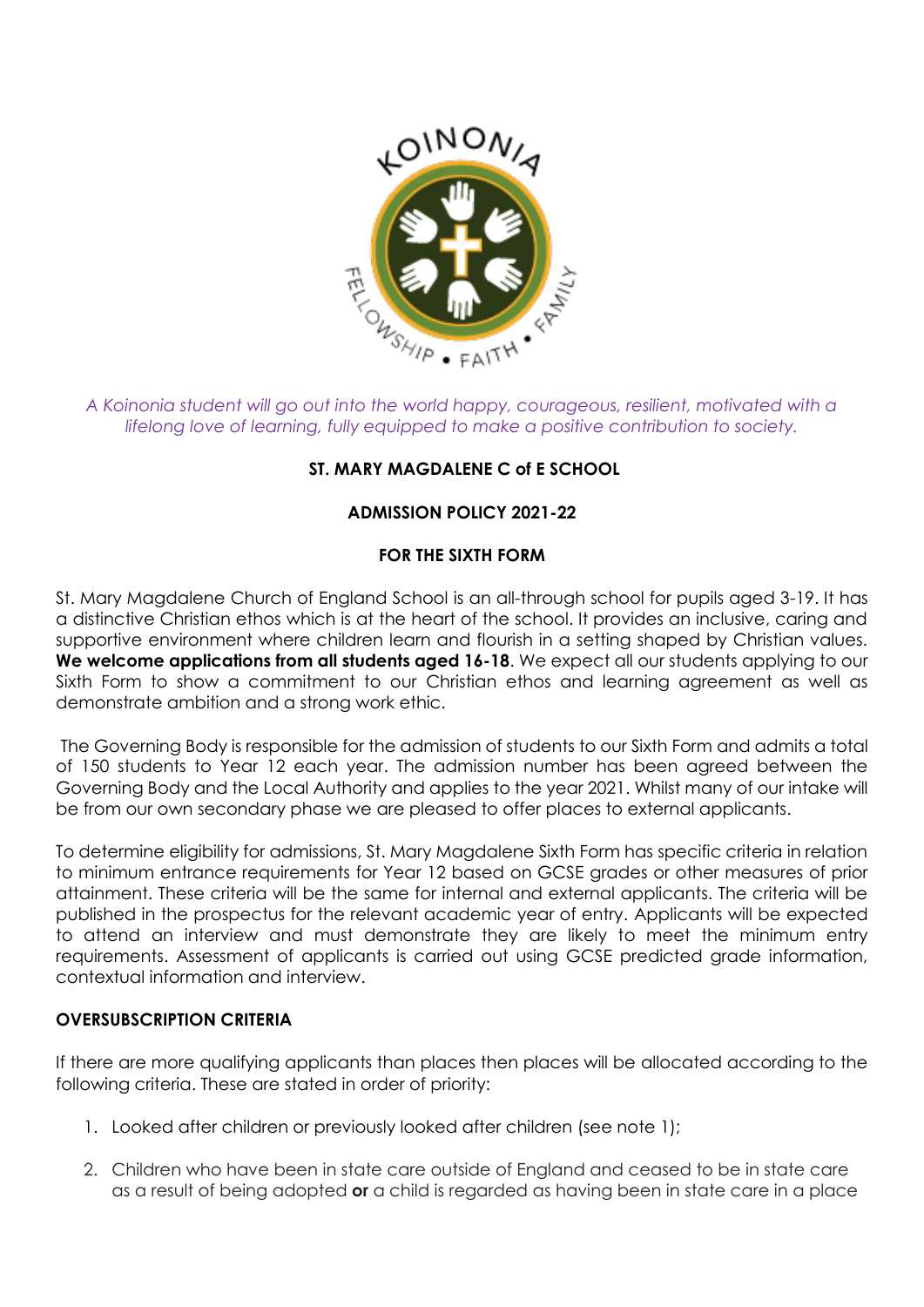outside of England if they were accommodated by a public authority, a religious organisation or any other provider of care whose sole purpose is to benefit society;

- 3. Students with a chronic and professionally supported medical or social care need for a place at this sixth form provision (see note 2);
- 4. Students in order of nearness of the home to the school (see note 3).

## **TIE BREAKER**

In the event of oversubscription in any of the above criteria, priority will be determined in order of nearness from the home to the centre of the school site based on the Peninsula Campus, with those living nearest the school being given the highest priority. In the event that two or more applicants live the same distance from the school and there are insufficient places to admit all applicants, places will be allocated by the drawing of lots.

## **Notes:**

- 1) Looked after children are children who are in the care of a local authority, or being provided with accommodation by a local authority in the exercise of their social services functions as defined by Section 22(1) of the Children Act 1989 at the time of making an application to the school. Previously looked after children are children who were looked after immediately prior to being adopted, or who became subject to a residence order, (now termed child arrangement order under the Children & Families Act 2014), or special guardianship order. The Governors will require written confirmation that the child is looked after, or previously looked after and will be so at the time of making an application to the school.
- 2) This must be supported by written evidence, e.g. from a specialist health professional, doctor, social worker, or other care professional which sets out the reasons why this school is the most suitable school and the difficulties that would be caused if the child had to attend another school. The admission decision will be considered by the school's governing body. Advice will be sought from medical and teaching professionals where appropriate.
- 3) Distance is measured in a straight line using the local authority's computerised mapping system. This measurement will be from the centre of the student's home to the centre of the school based on the Peninsula Site. Should two applicants live an equal distance from the school, including instances where more than one applicant lives in a multi- occupancy building, the offer of a place will be decided by drawing lots. If the applicant resides equally between both parents, we consider the principal home address as being the address at which the applicant is registered whilst attending secondary provision, with a GP and, if applicable, the address of the parent who is in receipt of Child Benefit or Child Tax Credits for the applicant.

## **Late applications**

Late applicants will only be considered after all on- time applicants have been offered places.

## **Waiting list**

The Sixth Form operates a waiting list, which is ordered in accordance with the oversubscription criteria. The waiting list is held until the end of each academic year in which a student starts. Students may request in writing to join the waiting list. If an application is received and they are